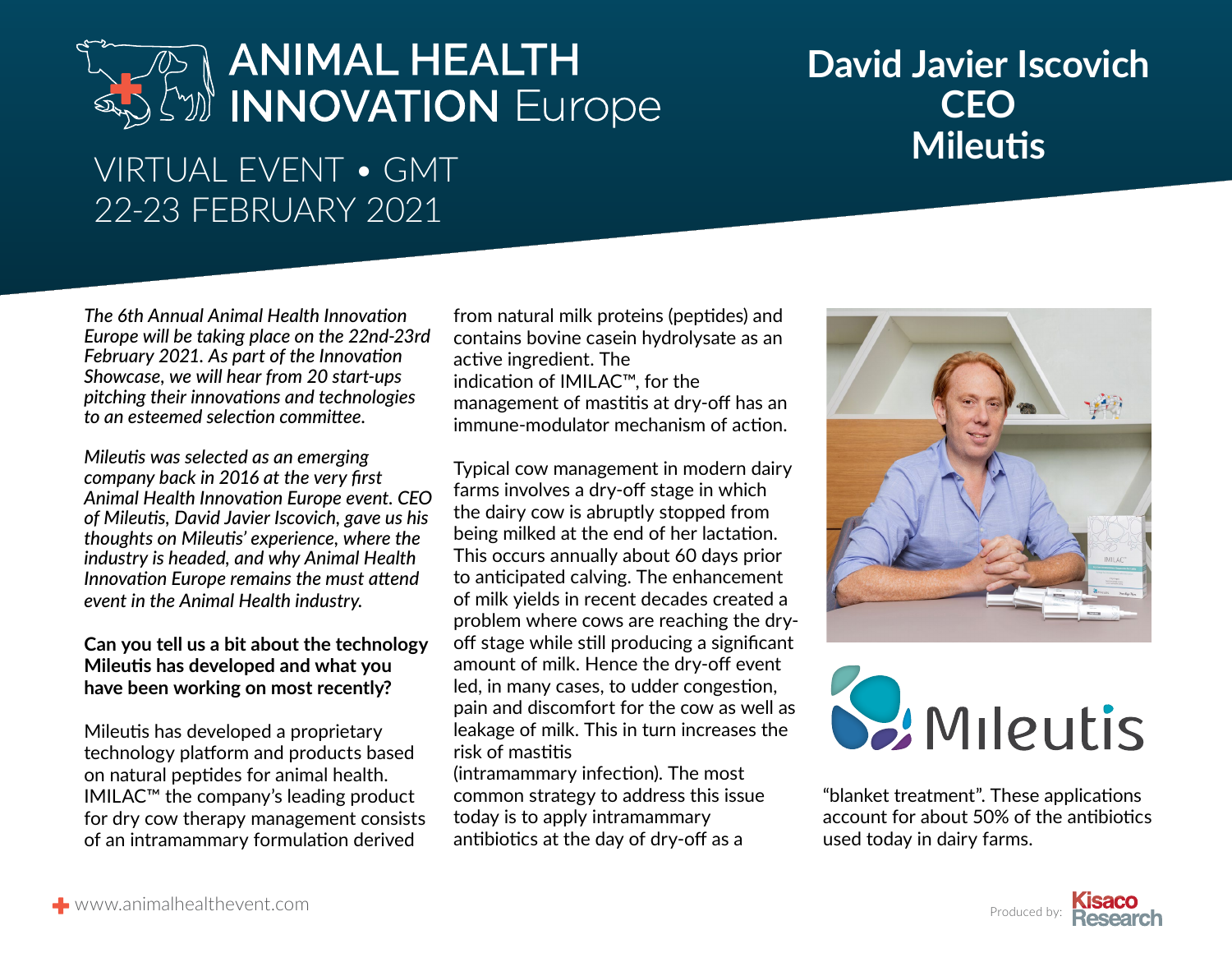The ability of IMILAC™ to enhance the immune system causes a reaction which precipitously dries up the mammary secretion, and drastically involutes the mammary gland. This in turn prevents this economically detrimental and clinically painful scenario from affecting the dairy cow. The drastic and rapid reduction of milk secretion in the mammary gland makes it a very poor medium for bacterial growth. In addition, studies have shown that using IMILAC™ allows farmers to safely shorten the dry-off period and increase milk yield in the following lactation, bringing very significant additional economical value to the farmer. Therefore IMILAC™ is a perfect solution for dry-off and we believe will become the new standard of care.

Due to the mode of action of the technology platform and products, Mileutis is at different stages of development of additional programs (some are still confidential) among them: treating severe mastitis during lactation and uterine infections in dairy cows. Furthermore, we intend to launch similar product categories in additional animal health markets beyond the dairy industry.

#### **How has Mileutis been involved with Animal Health Innovation events since 2016?**

Mileutis was selected as an emerging company by the selection committee of the first Animal Health Innovation Europe held in 2016 with additional inspiring companies. That same year, Mileutis was elected to present at the KC Animal Health Investment Forum and thereafter at the VetHealth Global™ event. Over the years, Mileutis has regularly attended Animal Health events as well as additional scientific and finance events. Earlier in January, we were honored to present at the 39th Annual J.P. Morgan Healthcare Conference and had the opportunity to present our vision (virtually this year) to our colleagues and friends.

#### ...you could feel in the " air the enthusiasm and anticipation of all parties involved. "

#### **What was the experience of presenting as a start-up at the 2016 event like?**

Mileutis was elected to present in 2016 in the late-stage development company group. As it was the first Animal Health Innovation Europe, which brought together CEOs and leaders from the animal health industry, along with entrepreneurs and innovators for the first time, you could feel in the air the enthusiasm and anticipation of all parties involved. During the presentation at the 2016 event, we revealed data and information of our technology platform and leading programs which were

presented for the first time. The feedback was inspiring, with many positive interactions held at the event and after the event which led to the growth of the company.

#### **How has Mileutis grown over the years, and what funding have you recently secured?**

Following the 2016 event, the company went through a rapid expansion, in order to bring the products to market. Mileutis moved into a 11,000 square feet facility and built state-of-the-art laboratories and manufacturing clean rooms and recruited more than 30 new employees, in order to facilitate in-house manufacturing, quality assurance (QA), quality control (QC), clinical, regulatory affairs (RA), marketing, and business development in order to assist our leading R&D department to fulfill its objectives.

Recently and after a long and thorough due diligence, NovaQuest Capital Management LLC, a leading investor in life sciences and healthcare, and Mileutis have announced a \$20 million (USD) product financing agreement. We are very proud and thrilled to have partnered with NovaQuest which seems to share many values with Mileutis. We see this partnership and the trust of NovaQuest in Mileutis as a very strong recognition in Mileutis' technology and products.